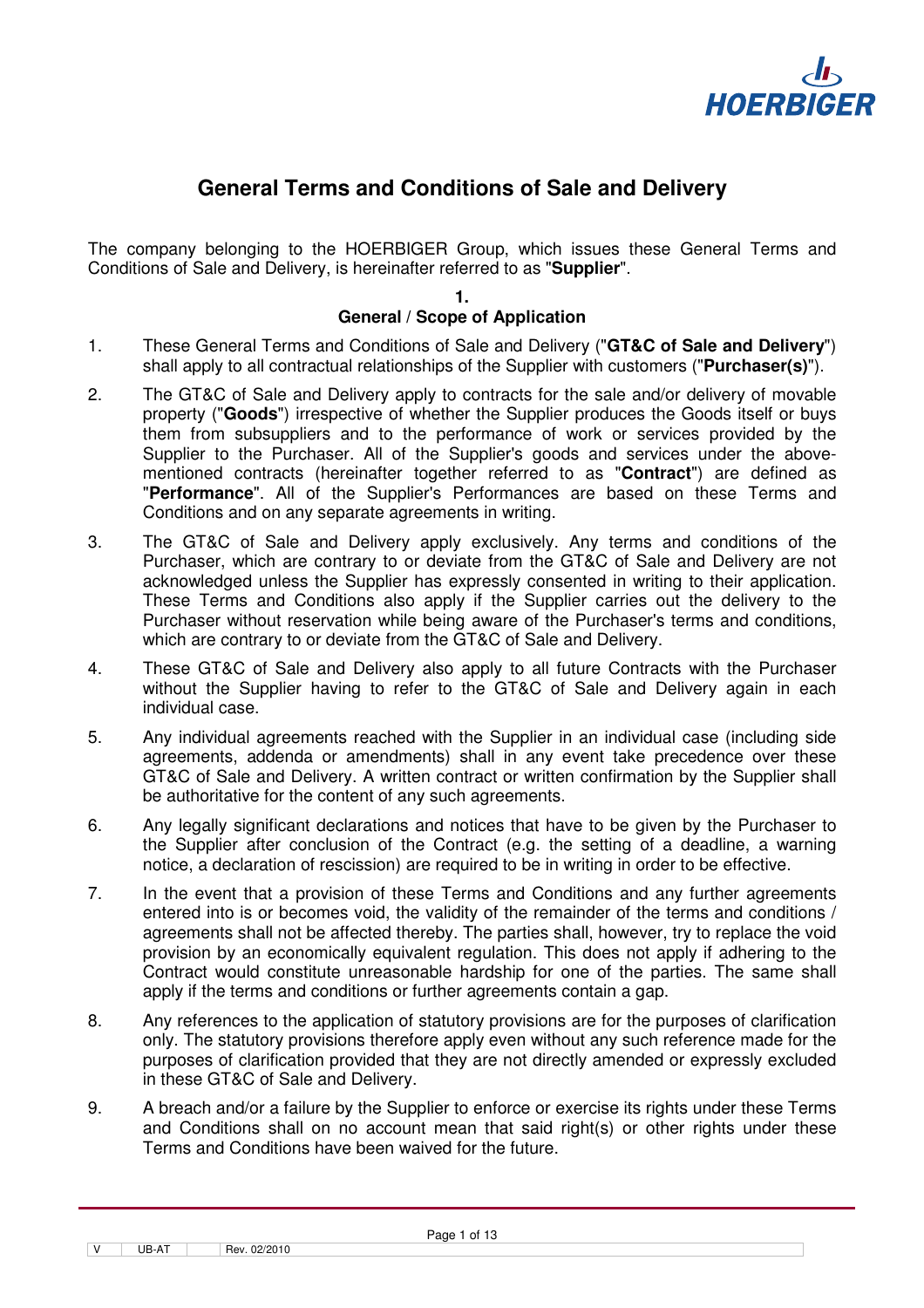

- 10. Headings are not binding and do not extend or limit the purport of the provisions.
- 11. The contract language is German.
- 12. If the GT&C of Sale and Delivery are translated into another language, the German version shall apply in the event of any ambiguity about their content.

#### $\mathbf{r}$ **Offer / Offer Documents**

- 1. All offers by the Supplier are made subject to confirmation and are not binding.
- 2. The order for the Goods placed by the Purchaser shall be deemed to be a binding offer.
- 3. Unless otherwise expressly stated in the order, the Supplier shall be entitled to accept said offer of a contract within **4** weeks of receipt thereof. Said acceptance by the Supplier shall be effected in writing or by e-mail. Delivery of the Goods to the Purchaser on one or more occasion shall under no circumstances imply that the orders have been accepted upon the Purchaser's terms and conditions insofar as they deviate from the Supplier's offer.
- 4. The Supplier and its subsuppliers reserve title to, and the intellectual property rights and copyrights in any pictures, drawings, calculations, samples, information, whether of a tangible or intangible nature, as well as to other documents ("**Information**"). Information may not be made accessible to third parties. Before passing Information on to third parties or prior to any other use or reproduction or change, the Purchaser shall require the express written consent of the Supplier. The Purchaser shall only receive the right to use the Information for the purposes of the contract negotiations or for carrying out the Performance. No other use is permitted.
- 5. To the extent that the scope of delivery includes software, the Purchaser is granted a nonexclusive right to use the software supplied including its documentation handed over by the Supplier for implementing the Contract. The software is provided for using for the specified Goods/Performances. The software may in particular not be used on more than one system. The Purchaser may copy, revise, translate the software or convert the object code into the source code only to the extent permitted by statute. The Purchaser is entitled to make one back-up copy. The Purchaser undertakes not to remove or to alter any manufacturer's details - in particular copyright notices - without the express, prior consent of the Supplier. All other rights in the software and in the documentation including the copies shall remain with the Supplier or the supplier of the software. The grant of sub-licences is not permitted. The Purchaser is not authorized to transfer, store and/or further process the software on another system or storage medium. It may be transferred or surrendered to third parties only on the system, storage medium or Goods agreed with the Supplier. Documentation of the software shall be provided only to the extent supplied by the Supplier. In the event of any deviating agreement Clause 1.5 shall apply.
- 6. Tools and appliances for producing and testing the Goods / Performance shall become or remain the sole property of the Supplier even if the Purchaser bears tooling costs, the cost of appliances and/or development costs either in whole or in part.
- 7. The Purchaser shall provide the Supplier with suitable tools and appliances that are free from defects, free of charge, if and to the extent that said tools and appliances are needed to fulfil the Supplier's contractual duties.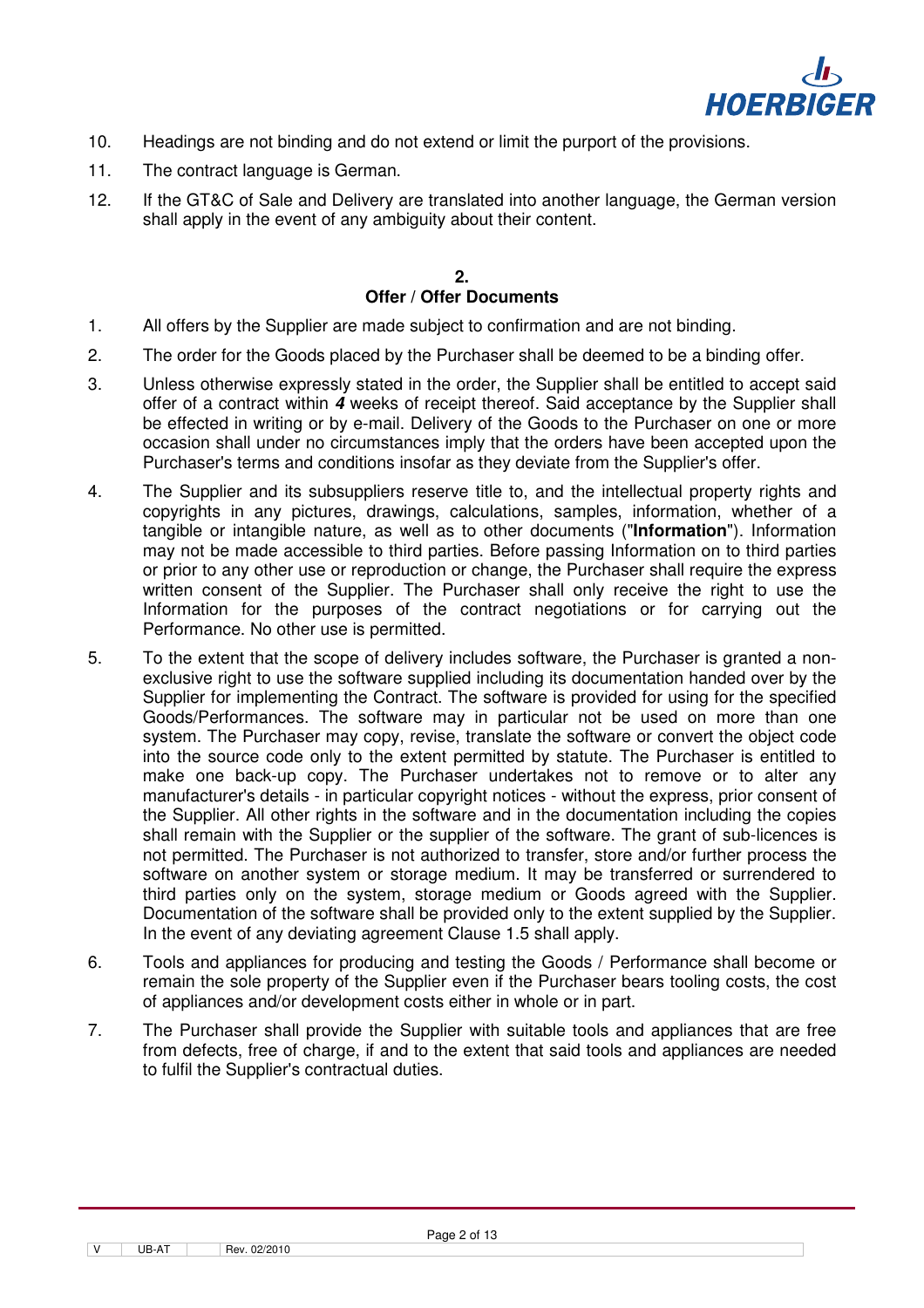

#### **Prices / Payment Terms**

- 1. Unless otherwise provided by the Contract, the prices shall, applying the applicable ICC INCOTERMS 2000, be understood to be net EXW "the Supplier's works" not including packaging and the return of packaging, carriage, customs and statutory taxes; said items shall be charged separately. Unless otherwise agreed the Supplier shall determine the method and route of dispatch.
- 2. The prices do not include the statutory value added tax; it shall be indicated separately in the invoice at the statutory rate on the date the invoice is issued.
- 3. Any bank transfer fees incurred shall be borne by the Purchaser.
- 4. The deduction of any cash discount shall require a special written agreement.
- 5. Unless otherwise agreed, the Purchaser undertakes to pay the purchase price without deduction and in the agreed currency within 14 (fourteen) days following receipt of the Performance. Following expiry of the period the Purchaser shall - automatically - be in default of payment *("Zahlungsverzug"*). In that case the Supplier shall be entitled to demand default interest at a rate of 8 (eight) % above the base interest rate p.a.. If the Supplier is able to prove greater damage caused by default, the Supplier shall be entitled to assert said greater damage. The Purchaser shall, however, be entitled to prove to the Supplier that the Supplier did not incur any, or incurred significantly less, damage as a consequence of the default in payment. This shall be without prejudice to the right to claim commercial interest on arrears ("kaufmännische Fälligkeitszinsen") from merchants ("Kaufleute") under the German Commercial Code ("Handelsgesetzbuch").
- 6. If after the Contract has been concluded it becomes apparent that the Supplier's payment claim is at risk because of a lack of solvency on the part of the Purchaser, the Supplier can refuse the Performance and can stipulate a reasonable period within which the Purchaser must pay contemporaneously against delivery or furnish security. If the Purchaser refuses or the period expires to no avail the Supplier shall be entitled to rescind the Contract and to demand damages. The payment claim shall be deemed to be at risk if, inter alia, the Purchaser fails to make a payment in time, a petition for insolvency or some other petition concerning the Purchaser's assets is filed, or a credit report or other circumstances objectively indicate a risk.
- 7. The Purchaser shall have rights of set-off or rights of retention or rights to refuse performance only insofar as the Purchaser's counterclaims have become final and absolute, are undisputed or have been acknowledged by the Supplier. There shall be no right to retain Information within the meaning of Clause 2(4).
- 8. The Supplier shall even have a right of set-off or right of retention if its claim against the Purchaser is not based on the same legal relationship as its own obligation.

#### **4.**

#### **Delivery Time and Delay in Delivery**

- 1. The delivery time shall be agreed individually or shall be stated by the Supplier upon acceptance of the order. The relevant date for determining whether the delivery date or the delivery time has been complied with is the date the Goods are made available at the Supplier's works.
- 2. Delivery times shall only be deemed to be commercially fixed dates of delivery ("kaufmännisches Fixgeschäft") if this has been expressly agreed in writing.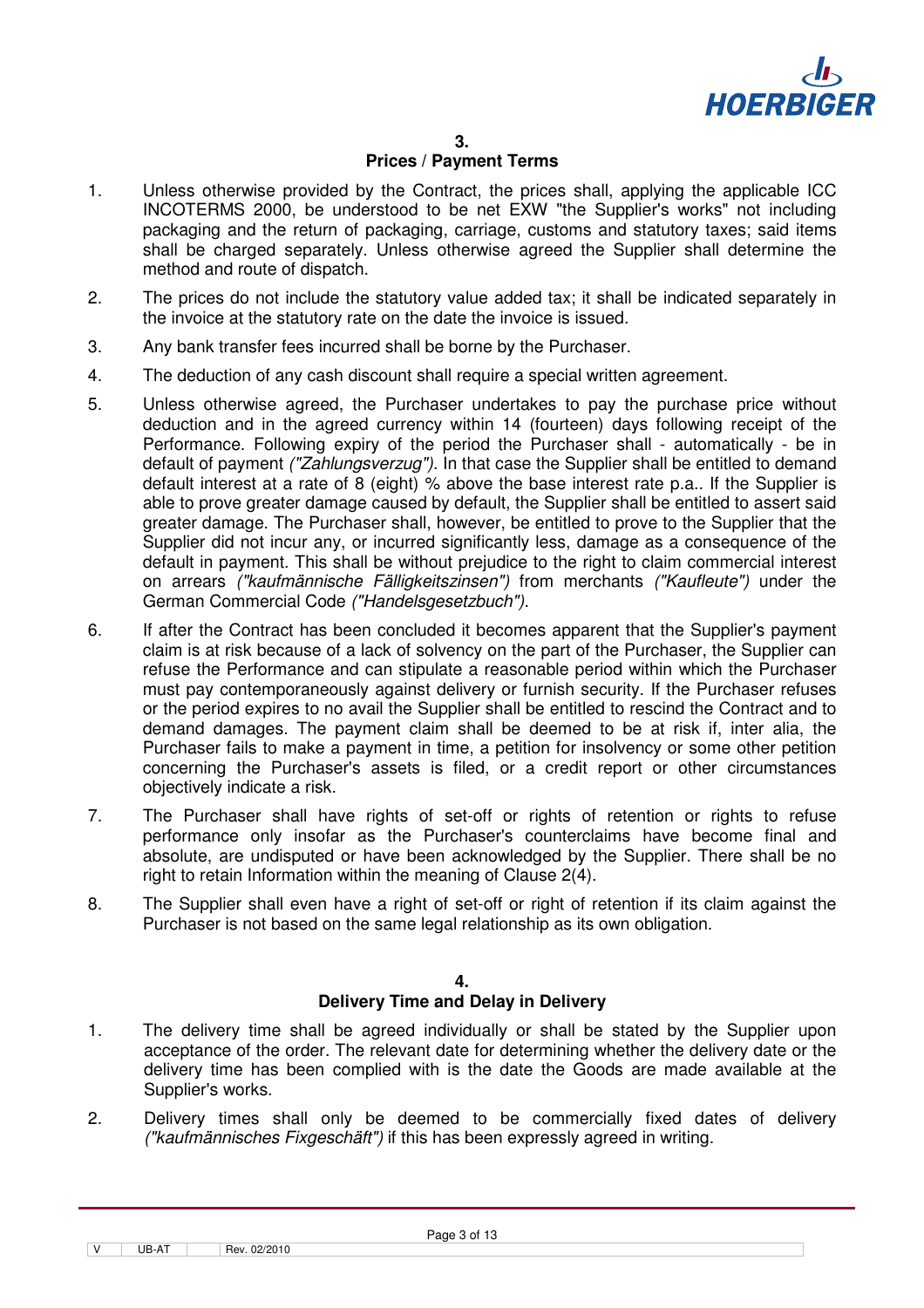

- 3. The delivery time stated by the Supplier shall not begin until the Supplier has received all of the information necessary for fulfilling the Contract from the Purchaser and the payment obligations agreed for the supply have been fulfilled. In order for the Supplier's obligation to deliver to fall due the Purchaser must have properly fulfilled his duties to cooperate and must have done so in a timely manner. The Supplier is not obliged to draw the Purchaser's attention to any duties to cooperate, which he has failed to carry out or has failed to carry out properly. If the Purchaser does not fulfil his obligations under sentences 1 and 2, the parties shall jointly determine a new delivery date. Any further rights of the Supplier particularly to compensation and the reimbursement of expense - shall remain unaffected.
- 4. The Supplier's duty to perform is subject to the Supplier receiving correct and timely supplies itself unless the Supplier is to blame for the incorrect or late supply.
- 5. If the failure to comply with the delivery deadline is due to Force Majeure (e.g. mobilization, war, uprising, natural catastrophes) or similar events, for which the Supplier is not responsible (e.g. industrial dispute, strike, lock-out, administrative measures, operational disruption due to fire or due to restricted supplies to and waste removal from the plant, administrative / statutory import and export regulations) or at the subsupplier, the delivery times deadlines shall be automatically extended by the periods during which the abovedescribed event or the effects thereof persists plus a reasonable start-up period. The Supplier shall notify the Purchaser of the commencement and the end of any such circumstances without undue delay. The Purchaser shall have no claim to compensation for this.

 Notwithstanding this, each contract partner shall be entitled to withdraw from the affected obligation to perform if the Force Majeure persists for more than **120 (one hundred and twenty) days** since the agreed delivery date. This is without prejudice to the right of each contract party to terminate the Contract for good cause in the event that the Force Majeure persists for a longer period of time.

- 6. The Purchaser can rescind the Contract without setting a deadline if the entire Performance becomes finally impossible for the Supplier before the risk has passed. The Purchaser can also rescind the Contract if, in the case of a purchase order, it becomes impossible to execute part of the delivery and the Purchaser has a legitimate interest in rejecting a part delivery. If this is not the case, the Purchaser must pay the contract price apportionable to the part delivery.
- 7. The Supplier's statutory rights of rescission and termination and the statutory provisions on the processing of the contract when the duty to perform has been suspended (e.g. impossibility or unreasonableness of the performance and/or supplementary performance ("Nacherfüllung") shall remain unaffected.
- 8. If the Performance becomes impossible during the Purchaser's default of acceptance or if the Purchaser is solely or predominantly responsible for this fact, the Purchaser shall remain under a duty to render his counter-performance in accordance with the statutory provisions.
- 9. The occurrence of any default in delivery shall be determined in accordance with the statutory provisions. A warning notice ("Mahnung") by the Purchaser shall in any event be required.
- 10. If, taking into account the statutory exceptions, the Purchaser grants the Supplier in default a reasonable deadline for performance and the deadline is not complied with, the Purchaser shall have the statutory rights subject to the limitations of Clause 7 of the GT&C of Sale and Delivery.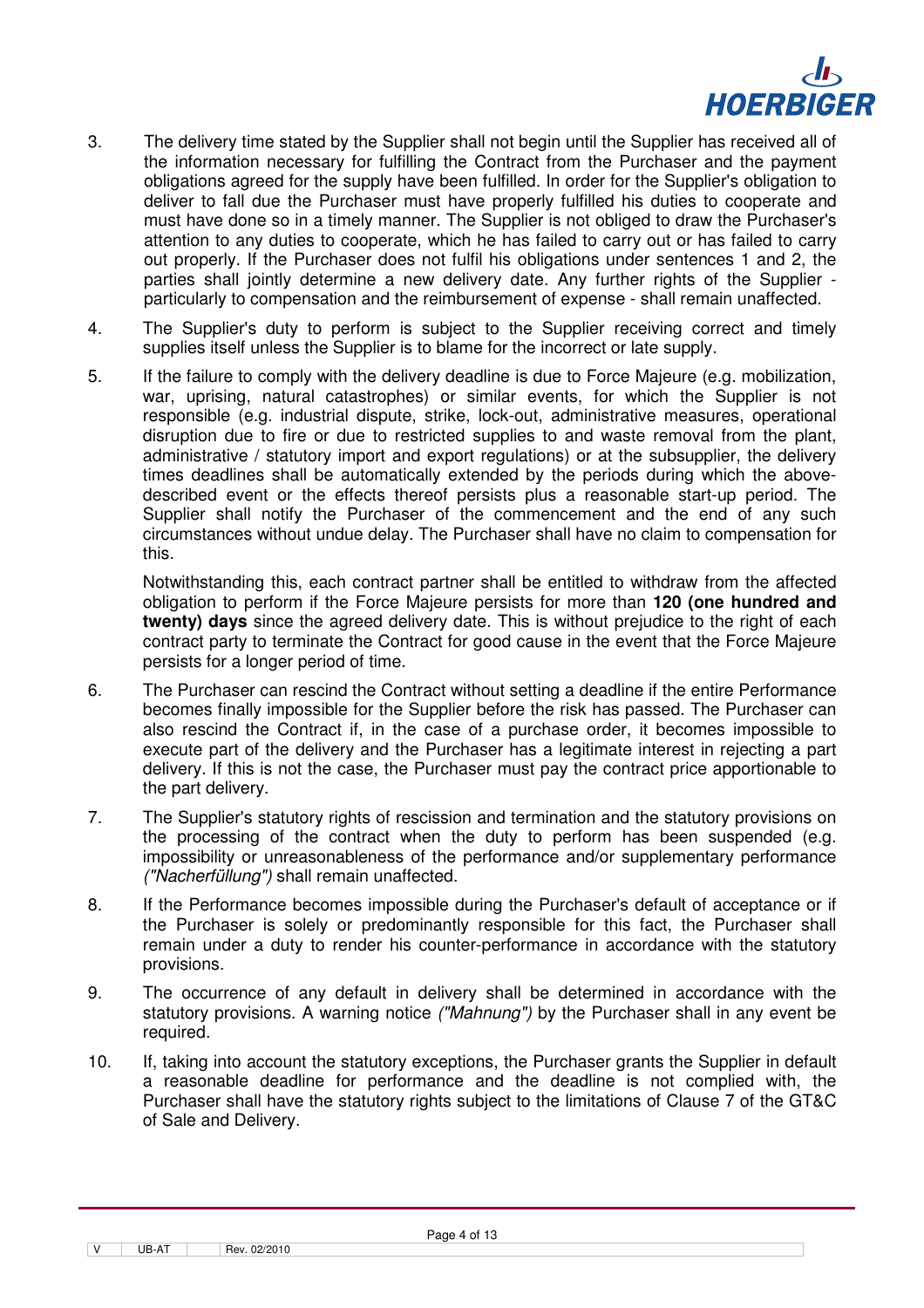

11. Any further claims arising out of any delay in delivery shall be governed exclusively by Clause 7.

#### **5. Delivery, Passing of Risk**

- 1. Unless otherwise agreed by the parties, the delivery shall be effected applying the applicable ICC INCOTERMS 2000 EXW "Supplier's works", which is also where the place of performance is. The Goods shall, at the Purchaser's request and cost, be sent to a different point of destination ("**Point of Destination**") (sale by dispatch to a place other than the place of performance ("Versendungskauf")). The Goods are therefore dispatched at the risk and for the account of the Purchaser. If the Purchaser so wishes, the delivery shall be covered by transport insurance; the costs incurred in this regard shall likewise be borne by the Purchaser. Separate agreements shall apply to taking back packaging.
- 2. The risk of accidental loss and of accidental deterioration of the Goods shall pass to the Purchaser in accordance with ICC INCOTERMS 2000 EXW "Supplier's works" or the terms and conditions agreed hereunder respectively. In the case of a sale by dispatch to a place other than the place of performance ("Versendungskauf") the risk of accidental loss and of accidental deterioration of the Goods and the risk of delay shall already pass upon delivery of the Goods to the freight forwarder, the carrier or whoever else has been appointed to perform the dispatch.
- 3. Part deliveries shall be permitted to the extent they are reasonable for the Purchaser.
- 4. If the Purchaser is in default of acceptance or if he fails to perform an act of cooperation or if the delivery is delayed for other reasons, for which the Purchaser is responsible, the Supplier shall be entitled to demand compensation for any loss thereby incurred including any additional expenses (e.g. storage costs).
- 5. If the statutory provisions on contracts for work and services ("Werkvertragsrecht") apply to the Supplier's Performance and acceptance of the Performance is therefore required or if acceptance of the Performance has been contractually agreed with the Purchaser, the risk of accidental loss and of accidental deterioration shall not pass to the Purchaser until the Goods have been accepted. Paragraph 5, Clause 2, sentence 2 shall apply mutatis mutandis in cases of dispatch. Acceptance cannot be refused because of negligible defects. In all other respects, the statutory provisions governing contracts for work and services ("Werkvertragsrecht") shall apply to any agreed acceptance. If the Purchaser is in default of acceptance this shall be deemed to be the equivalent of handover or acceptance.

#### **6.**

#### **Defects in Quality and Defects in Title**

- 1. Unless otherwise provided below, the Purchaser's rights in the event of any defect in the quality ("Sachmangel") of, or defect in the title ("Rechtsmangel") to, the Performance (including any wrong performance or underperformance as well as improper assembly, defective assembly) shall be governed by the statutory provisions.
- 2. The basis for any liability for defects shall be the agreement reached on the condition/quality ("Beschaffenheit") of the Goods. Only the product descriptions in agreed specifications and drawings shall be deemed to be an agreement on the condition/quality of the Goods. Any guarantees concerning condition/quality and durability must be expressly stipulated in writing and must in particular be designated as such.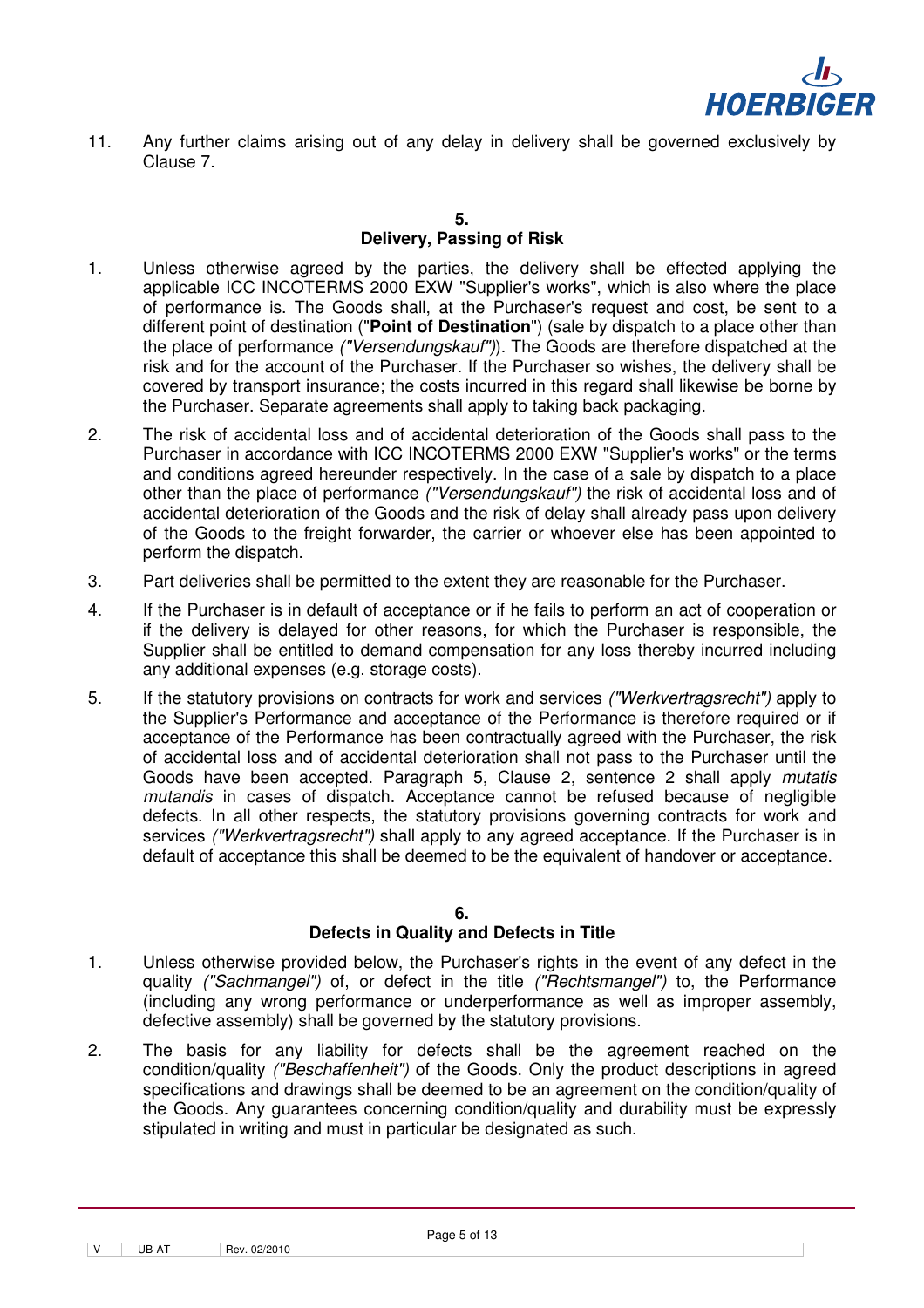

- 3. If the condition/quality has not been agreed, the statutory provisions must be applied to assess whether there is a defect or not.
- 4. Any public statements, promotion or advertising, like the general product description in publications such as brochures, catalogues and internet information, HOERBIGER product ranges and price lists, do not constitute any statement as to the condition/quality of the Goods. The details and information contained therein, like pictures, drawings, descriptions, dimensions, weights and other performance data, are subject to change and are only binding insofar as the Contract expressly refers to them. Minor deviations from any such details describing the product shall be deemed to have been approved and do not affect the performance of Contracts provided that they are not unreasonable for the Purchaser or the Purchaser has not expressly objected thereto.
- 5. Any warranty claims of the Purchaser shall require that the latter has properly complied with his duties to inspect and to report any complaints.
- 6. Insofar as is expedient in the ordinary course of business the Purchaser shall inspect the Goods for their compliance with the agreed condition/quality and quantity. If a defect is thereby discovered, that is to say, a deviation between the agreed condition/quality of the Goods and the condition/quality of the Goods provided or the agreed delivery quantity, said deviation must be reported to the Supplier without undue delay. If no such report is made, the Goods shall be deemed to have been approved unless the defect was not discernible upon inspection. If a defect in the Goods supplied does not become discernable until a later point in time, the Purchaser must likewise report said defect to the Supplier without undue delay. If no such report is made the Goods shall be deemed to have been approved as regards said defect.
- 7. Discernable transport damage must be reported without undue delay to the freight forwarder, who provided delivery.
- 8. If the Purchaser reports a defect, which does not exist according to the Supplier's inspection, the Purchaser must compensate the Supplier for the damage incurred. The Purchaser shall be entitled to prove that the defect reported does exist after all. Under the above provisions the Supplier shall particularly be entitled to demand reimbursement from the Purchaser of the expenditure it has incurred, for example for inspecting the Goods or for the repair demanded by the Purchaser.
- 9. The Supplier gives a warranty for defects in quality (Sachmängel) and defects in title (Rechtsmängel) in the Goods - to the exclusion of any further claims and subject to Clause 7 - as follows:
	- 9.1 If the Goods are defective, the Supplier shall have the right to provide supplementary performance ("Nacherfüllung"), by, at its option, either eliminating the defect or by delivering new goods that are free from defects.
	- 9.2 The Purchaser must give the Supplier the necessary time and opportunity required to eliminate the defect or to deliver new goods that are free from defects following a reasonable assessment of the circumstances of the individual case. Unless otherwise agreed in writing, in the event of a replacement delivery the Purchaser must return the defective Goods in accordance with the statutory provisions.
	- 9.3 In the event of supplementary performance the Supplier shall be obliged to bear all of the expense necessary for the supplementary performance, in particular but without limitation the transport costs, infrastructure costs, labour costs and cost of materials. Sentence 1 shall, however, apply only to the extent that the expense is not increased by the fact that goods purchased were transported to somewhere other than the place of performance.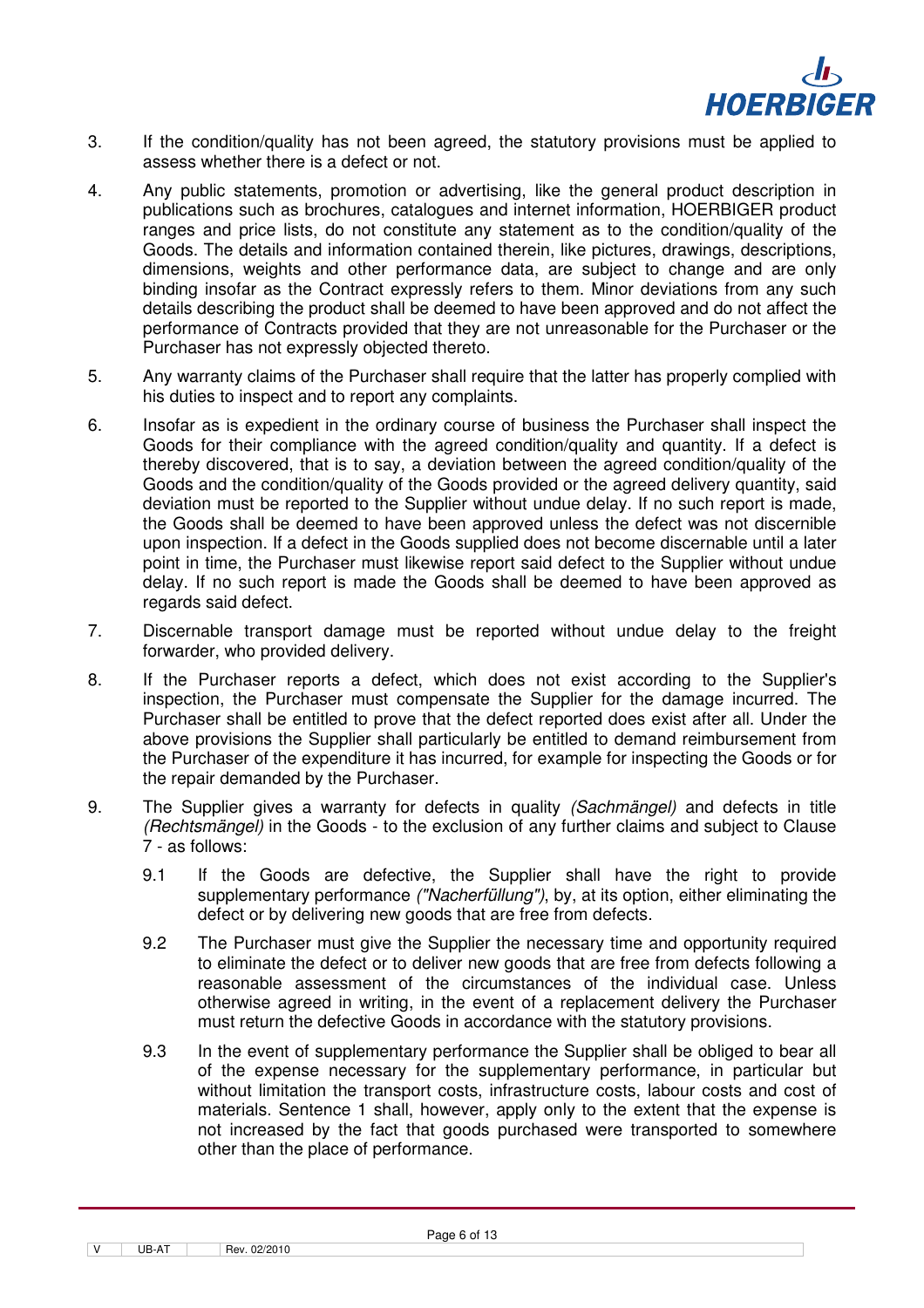

- 9.4 In urgent cases (e.g. in the case of danger to industrial safety or in order to avert disproportionately great losses) the Purchaser shall have the right to eliminate the defect himself or to demand compensation from the Supplier for the expense objectively needed for this. The Supplier must be informed of any such action by the Purchaser himself without undue delay, if possible in advance. The Purchaser's right to take action himself shall not apply if the Supplier would have been entitled to refuse corresponding supplementary performance under the statutory provisions.
- 9.5 If the Purchaser or a third party rectifies defects improperly, the Supplier shall not be liable for the consequences resulting therefrom. The same shall apply for any modifications made to the Goods/Performances without the Supplier's prior written consent or if the Goods/Performances are used in a manner that is not in conformity with the Contract.
- 9.6 Unless otherwise agreed or customary in the trade for the treatment of defective serial deliveries the Purchaser can rescind the Contract or can reduce the purchase price if the supplementary performance has failed again or a reasonable deadline to be set by the Purchaser for the supplementary performance has expired to no avail or can be dispensed with under the statutory provisions. There shall, however, be no right of rescission if the defect in the Goods is negligible.
- 9.7 The Supplier shall not be liable for defects, which are attributable to use of wearing parts, or which are attributable to defective maintenance or incorrect installation / assembly / commissioning, changes or other actions by the Purchaser or by third parties commissioned by the Purchaser, incorrect storage, insufficient security, the use of unsuitable operating materials, unsuitable or improper use, incorrect or careless treatment, defective construction work, chemical, electrochemical or electrical influences or other circumstances such as different operating conditions, or for goods or services provided by the Purchaser or specifications or constructions specified by the Purchaser.
- 9.8 The Purchaser shall have a claim to damages or to the reimbursement of expenses incurred in vain only in accordance with Clause 7 of these GT&C of Sale and Delivery; in all other respects such claims are excluded.
- 9.9 If use of the Goods or the Performance leads to an infringement of intellectual property rights or copyrights the Supplier shall, at its cost, in principle procure the right for the Purchaser to continue to use the Goods or shall modify the Goods in a manner that is reasonable for the Purchaser such that the infringement no longer exists. This only applies if and to the extent that use of the Goods in accordance with the Contract results in the infringement of intellectual property rights and applications for intellectual property rights (IPR), of which at least one of the IPR family has been published either in the Supplier's home country, by the European Patent Office or in one of the states of the Federal Republic of Germany, France, Great Britain, Austria, Canada or the USA, and the infringement is attributable to the agreed Performance by the Supplier.
- 9.10 If a Performance in accordance with Clause 9.9 above is not possible under economically reasonable conditions or within a reasonable period, each party shall be entitled to rescind the Contract. Furthermore, the Supplier shall indemnify the Purchaser against claims by the proprietors of the intellectual property rights concerned, which are undisputed or which have been established and become final and unappealable.
- 9.11 The Purchaser is obliged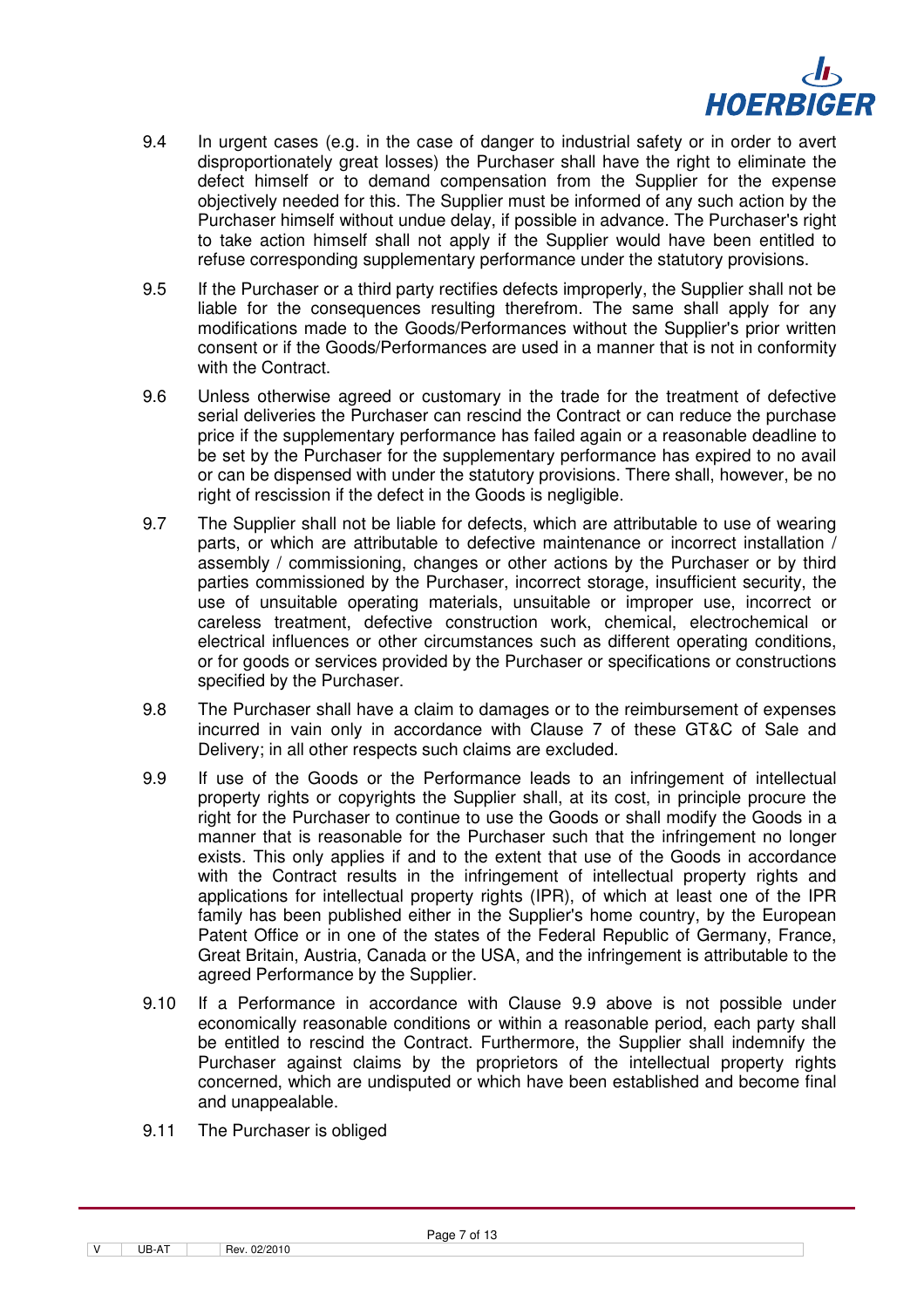

- to promptly notify the Supplier of any infringements of intellectual property rights asserted or copyright infringements asserted,
- to provide the Supplier with reasonable support in taking defensive action against claims asserted or to allow the Supplier to implement the modification measures and
- to preserve the right for the Supplier to take all defensive action including out-ofcourt arrangements.
- 9.12 The Purchaser's claims under the above-mentioned Clauses 9.9 9.11 are excluded if the defect in title ("Rechtsmangel") is due to an instruction / information / requirement of the Purchaser or the infringement was caused by the fact that the Purchaser altered the Goods / Performance of his own accord or through third parties or used them in a manner that is not in conformity with the Contract.
- 9.13 If the Supplier is not responsible under Clauses 9.1 to 9.12 the Purchaser shall indemnify the Supplier from and against all claims by third parties as well as from and against legal and procedural costs and shall procure the Supplier a suitable right of use that is free of charge for the Supplier.

# **7.**

# **Liability**

- 1. Unless otherwise provided in these GT&C of Sale and Delivery including the following provisions, the Supplier shall only be liable for damage suffered by the Purchaser
	- 1.1 which the Supplier or its statutory representatives or vicarious agents have caused intentionally or grossly negligently;
	- 1.2 arising out of an injury to life, body or health caused by the Supplier or its statutory representatives or vicarious agents;
	- 1.3 if the Supplier expressly guaranteed the condition/quality or the durability of the Goods or Performance or fraudulently misrepresented such a guarantee in contracts for sale ("Kaufverträge") or contracts for work and services ("Werkverträge");
	- 1.4 which was caused by a breach of duty by the Supplier, which breach is of material importance for achieving the contractual purpose (cardinal duty);
	- 1.5 if claims for this exist under the German Product Liability Act ("Produkthaftungsgesetz").
- 2. In the case of Clause 1.4 the Supplier's liability shall be limited to the foreseeable damage which is typical for the contract. As far as legally permitted, there shall be no liability for indirect damage, business interruption / assembly line stoppages consequential damage or lost profit.
- 3. In cases other than the cases mentioned in sub-clause 1 the Supplier's liability is completely excluded - irrespective of the legal ground - unless otherwise stipulated in these GT&C of Sale and Delivery.
- 4. Insofar as the Supplier's liability is excluded, this shall also apply to the personal liability of the Supplier's employees, workers, staff, representatives and vicarious agents.
- 5. In determining the quantum of the claims for damages to be fulfilled the Supplier's economic situation, the type, scope and duration of the business relationship, any contributory causation and/or fault on the part of the Purchaser pursuant the statutory provisions on joint liability and any particularly unfavourable installation location of the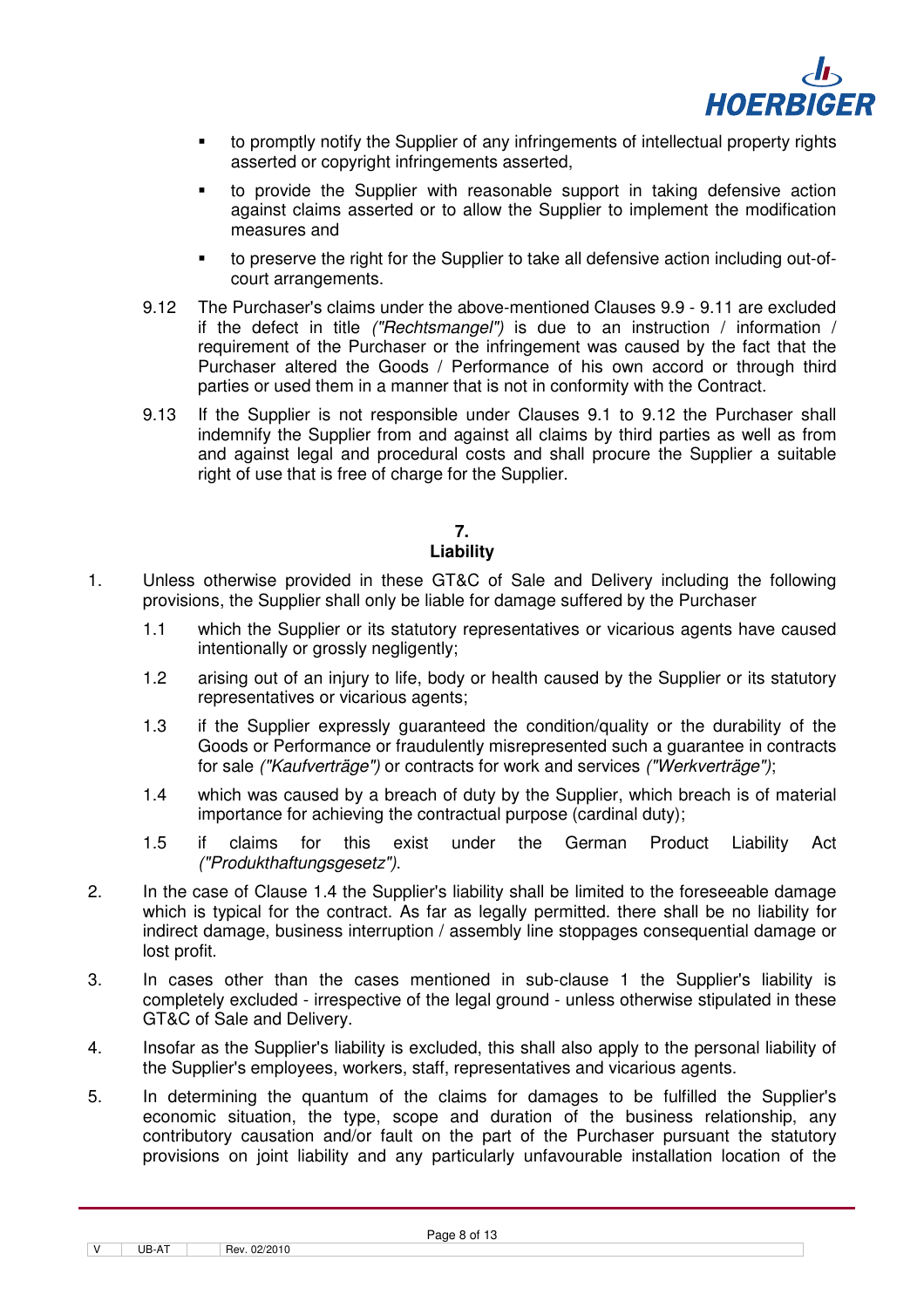

Goods must be taken reasonably into account to the benefit of the Supplier. In particular, the damages, costs and expenses, which the Supplier is to bear must be reasonably proportional to the value of the Goods/Performance.

- 6. The principles of joint liability and the duty to mitigate damage shall apply *mutatis mutandis* to the compensation between the Purchaser and the Supplier. The Purchaser shall indemnify the Supplier from and against claims by third parties due to damage based on the requirements, specifications, information or instructions of the Purchaser.
- 7. The liability to pay damages shall be excluded to the extent that the Purchaser has for his part limited his liability towards his customer. The Purchaser shall thereby endeavour to agree limitations of liability also to the benefit of the Supplier to the extent legally permissible.
- 8. The Purchaser shall promptly and fully inform and consult the Supplier if he wishes to assert a claim against the Supplier under the above provisions. He must give the Supplier an opportunity to investigate the case of damage. The contract parties shall come to an agreement about the measures to be taken, particularly in the course of settlement negotiations.

#### **8.**

#### **Limitation of Actions**

- 1. The general limitation period for claims arising out of defects in quality ("Sachmängel") and defects in title ("Rechtsmängel") shall be 24 months. For Goods used for a vehicle in accordance with their usual manner of use the limitation period for claims arising out of defects in quality ("Sachmängel") and defects in title ("Rechtsmängel") shall be 30 months.
- 2. The limitation period shall begin with delivery of the Goods. If it has been agreed that acceptance shall be performed, the limitation period shall commence upon acceptance.
- 3. The limitation periods under the German Product Liability Act ("Produkthaftungsgesetz") shall remain unaffected. Otherwise any claims for damages by the Purchaser under Clause 7 GT&C of Sale and Delivery shall be governed exclusively by the statutory provisions.
- 4. The above provisions do not entail any change to the statutory burden of proof to the detriment of the Purchaser or of the Supplier.

#### **9.**

## **Reservation of Title**

- 1. The Supplier reserves title to the Goods until all of the claims which the Supplier has against the Purchaser arising out of the business relationship have been satisfied. In the event of conduct by the Purchaser that is in breach of contract - especially in the event of default of payment - the Supplier shall be entitled to take back the Goods. The taking back of Goods shall not constitute rescission of the Contract unless such rescission has been expressly declared by the Supplier in advance. After the Goods have been taken back the Supplier shall be entitled to realize them. The right of realization shall, however, only exist if the Supplier has first validly declared rescission. The proceeds from any such realization, less the reasonable realization costs, must be offset against any claims against the Purchaser due to rescission of the Contract (damages, reimbursement of expenses, etc.).
- 2. The Purchaser may not pledge or transfer the Goods by way of security while the reservation of title exists. In the event of any distraint, attachment or other disposition or

 $\boxed{V}$  UB-AT  $\boxed{$  Rev. 02/2010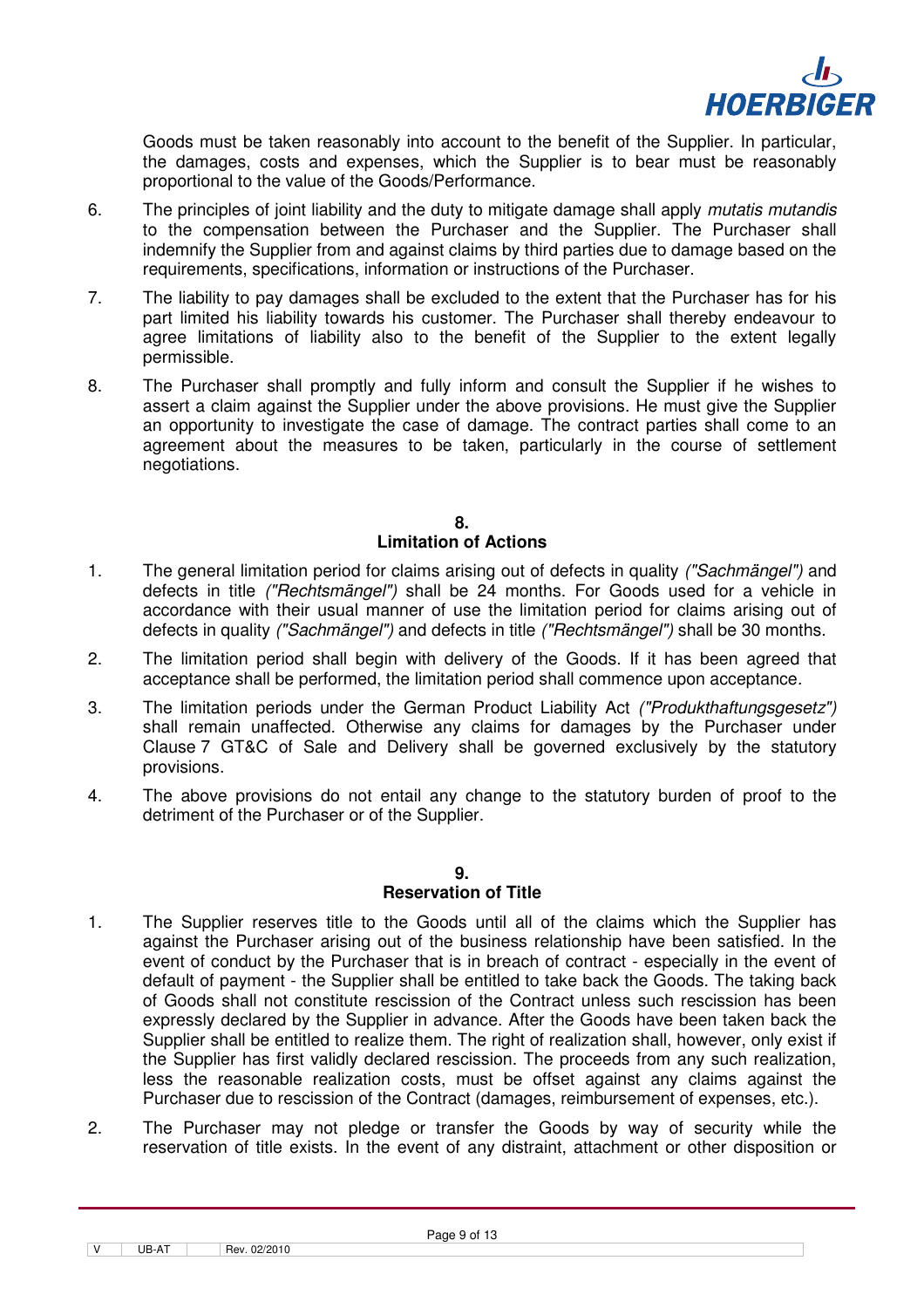

intervention by third parties the Purchaser must promptly inform the Supplier in writing and must hand over all of the documents required for a defence so that the Supplier can enforce its title. If in the event that the Supplier wins the third party is not in a position to reimburse the Supplier the court and out-of-court costs, the Purchaser shall be liable for the deficit incurred by the Supplier.

- 3. The Purchaser is permitted to process or re-shape the Goods ("Processing"). The Processing of the Goods by the Purchaser is always undertaken on behalf of the Supplier. However, if the value of the Goods belonging to the Supplier is less than the value of the goods, which do not belong to the Supplier, and/or the value of the Processing, the Supplier shall acquire joint title to the new goods in the proportion which the value (gross invoice value) of the processed goods has to the value of the other processed goods and / or the Processing at the time of Processing. If the Supplier does not acquire any title to the new goods under the above, the Supplier and the Purchaser are in agreement that the Purchaser shall grant the Supplier joint title to the new goods in the proportion which the value (gross invoice value) of the Goods belonging to the Supplier has to the value of the other processed goods at the time of Processing. The above sentence shall apply *mutatis* mutandis in the event that the Goods are inseparably mixed or combined with goods not belonging to the Supplier. If the Supplier acquires title or joint title under this provision, the Purchaser shall keep it in safe custody on behalf of the Supplier free of charge and exercising the care of an ordinary businessman. In the above cases the Purchaser must notify the Supplier of his respective contractor, the respective reference number, the customer, the order date and other relevant data for identifying the whereabouts of the Goods.
- 4. The Purchaser is entitled to resell the Goods or the new goods in the ordinary course of business. However, the Purchaser hereby already assigns his claim arising out of the resale to the Supplier together with all secondary rights by way of security without there being any need for any further special declaration. The assignment applies inclusive of any balance claims. However, the assignment only applies in the amount of the sum that corresponds to the price of the Goods invoiced by the Supplier.
- 5. The Purchaser shall remain authorized to collect said account receivable even after the assignment. The Purchaser shall promptly forward to the Supplier payments made towards the assigned accounts receivable up to the amount of the secured account receivable. The Supplier's authority to collect the account receivable itself shall remain unaffected by this. However, the Supplier undertakes not to collect the account receivable so long as the Purchaser complies with his payment obligations arising out of the proceeds collected, is not in default of payment and in particular has not filed a petition for the opening of insolvency proceedings and payments have not been suspended. If there is a legitimate interest, particularly in the event of any default of payment, the suspension of payments, the opening of insolvency proceedings, the protest of a bill of exchange or substantiated indication of the Purchaser's overindebtedness or impending inability to pay, the Supplier shall be entitled to revoke the Purchaser's authority to collect. Furthermore, following a prior warning and complying with a reasonable deadline, the Supplier can demand that the Purchaser discloses to the Supplier the assigned accounts receivable and the debtors owing said accounts receivable, provides the Supplier with all of the information required for collection, hands over the documents pertaining thereto and promptly notifies the debtors (third parties) of the assignment.
- 6. If a legitimate interest is substantiated prima facie the Purchaser must provide the Supplier with the information necessary to assert its rights against third parties and must hand over the necessary documents.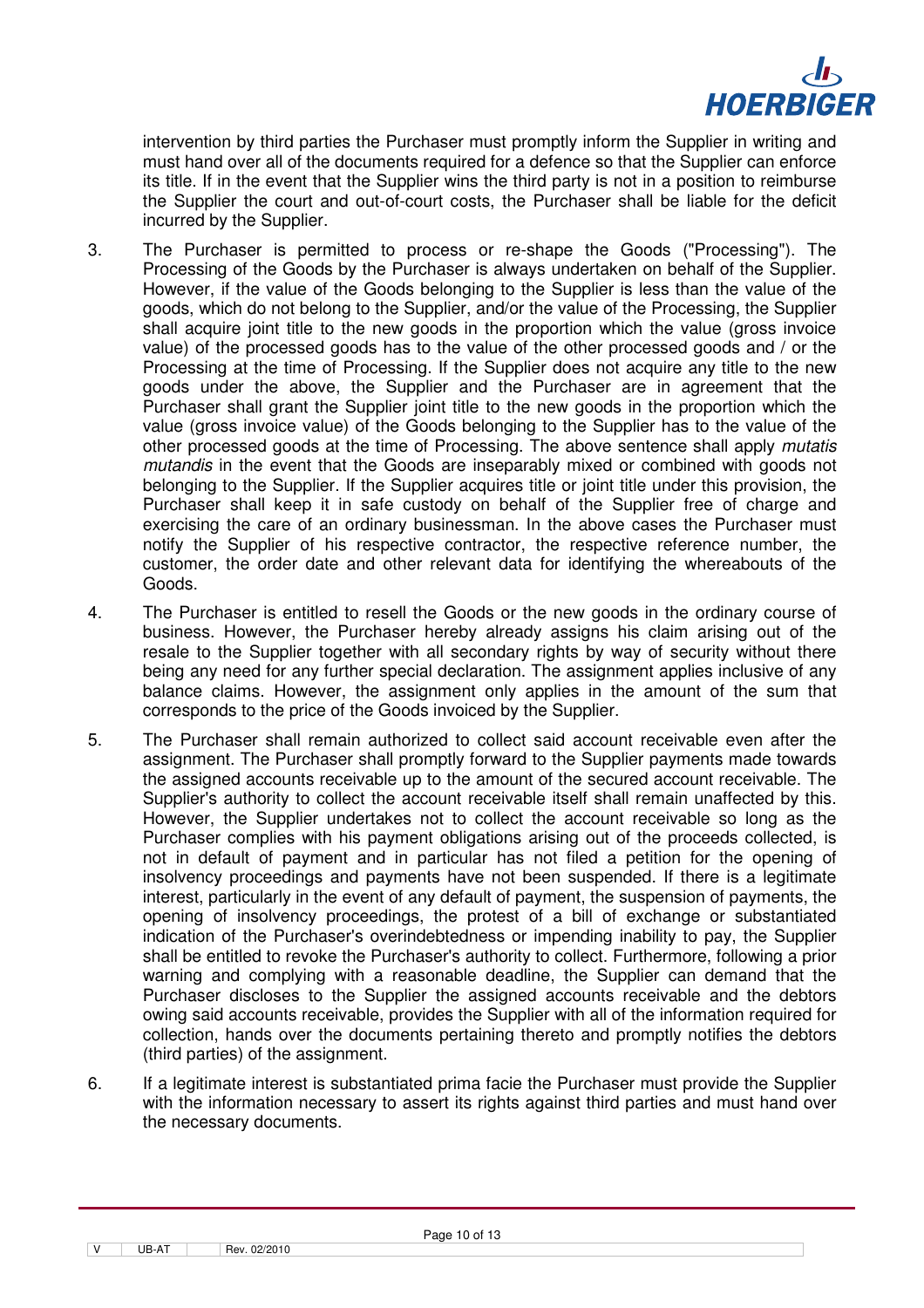

- 7. The Supplier undertakes to release the security, to which the Supplier is entitled, upon demand by the Purchaser to the extent that the value of the security exceeds the claims to be secured by more than 20 %. The choice of security to be released shall be up to the Supplier. The value of the Goods subject to a reservation of title is determined according to the market price applicable at the time when the release is demanded.
- 8. The Supplier hereby expressly accepts the assignments contained in the preceding subclauses.

#### **10. Assembly and Commissioning**

 The following provisions shall apply to the assembly of Goods and to the commissioning work.

- 1. The Supplier shall assume assembly and commissioning work only on the basis of a special written agreement and provided the resulting costs have not already expressly been taken into account when the prices were fixed and in the offer of a contract.
- 2. For each mechanic provided (installation engineer) the expenses incurred by the Supplier according to the installation rates laid down by the Supplier as applicable from time to time (including surcharges for overtime that is due and payable) must be reimbursed. The travel expenses and baggage handling charges incurred on behalf of the Purchaser must likewise be reimbursed.
- 3. The Purchaser must provide the following at his cost and risk in a timely manner:
	- 3.1 The support staff needed for the assembly and/or commissioning (for whom and for whose work the Supplier shall have no liability whatsoever);
	- 3.2 The preliminary work, jigs and fixtures, materials, aids and tools necessary for the assembly and/or commissioning, lockable rooms suitable for properly keeping safe the equipment and materials of all kinds provided by the Supplier for the assembly and/or commissioning;
	- 3.3 Apart from that the Purchaser is under a duty to carry out any necessary structural and other measures that are necessary for carrying out the assembly and/or commissioning work in a timely and proper manner.
- 4. All risks associated with the equipment and materials of whatever kind intended by the Supplier for the assembly and/or commissioning (including the transport risk) shall be borne by the Purchaser.
- 5. The liability for damage of whatever kind (including consequential damage) associated with carrying out assembly and/or commissioning work shall be governed by the general limitations of liability under Clause 7 GT&C of Sale and Delivery.
- 6. The Supplier shall be liable for defects in the assembly and/or commissioning caused by operating conditions only as regards the parts delivered by it and to the extent governed by Clause 7 GT&C of Sale and Delivery.

# **11. Waste Disposal**

1. The Supplier's Goods are not intended for private use.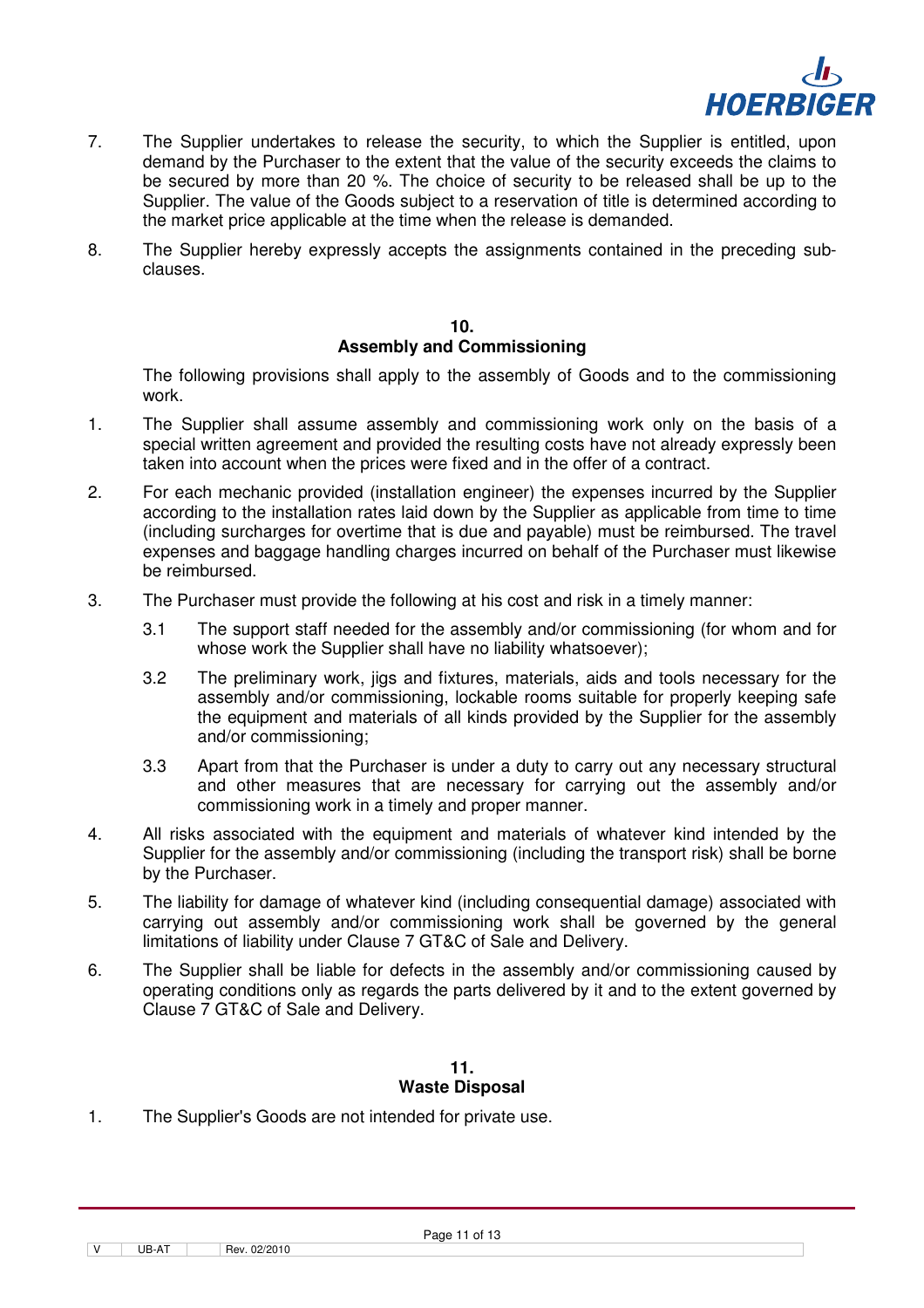

- 2. When use of the Goods delivered by the Supplier has been discontinued, the Purchaser shall be obliged to properly dispose of said Goods at his own cost in accordance with the statutory provisions and regulations.
- 3. The Purchaser shall indemnify the Supplier from and against all obligations under Paragraph 10(2) German Act on the Bringing into Circulation, Taking Back and the Environmentally-Friendly Disposal of Electrical and Electronic Equipment ("Elektrogesetz") or other statutory regulations of other states of the European Union, which might apply and which correspond to this provision; in particular from and against the manufacturer's duty to take back goods and all related claims by third parties.
- 4. If Goods delivered are passed on to third parties, the Purchaser shall be obliged to contractually oblige said third parties to properly dispose of the Goods in compliance with the statutory provisions when the use thereof has been discontinued. If the Goods are passed on again, the third parties must be contractually obliged to impose a corresponding duty on the recipients of the Goods.
- 5. If the Purchaser fails to contractually oblige third parties, to whom he passes on the delivered Goods, to assume the disposal obligation and to pass on said obligation, the Purchaser shall be under an obligation to take back and properly dispose of the Goods when they are no longer used and to do so at his cost and in accordance with the statutory provisions. The Supplier must be indemnified from and against any claims by third parties.
- 6. The Supplier's rights and claims against the Purchaser to assume the obligation of disposal and the indemnity by the Purchaser, shall not be time-barred until the expiry of 2 years after use of the Goods has been finally discontinued. The two-year term shall begin no earlier than upon receipt by the Supplier of the Purchaser's written notice that the use has been discontinued.
- 7. Any deviating agreement regarding the taking back and disposal of the Goods by the Supplier shall require written form. The price does not include the taking back and disposal by the Supplier.
- 8. Unless otherwise agreed the Purchaser must dispose of non-returnable packaging and non-returnable load carriers at his own cost.

#### **12.**

## **Contractual Obligations against the Background of Regulation (EC) No. 1907/2006 ("REACH Regulation")**

- 1. In the event that the Goods / new goods or a chemical component of the Goods / new goods falls under the scope of application of the REACH Regulation and the Supplier is deemed to be the manufacturer or downstream user for the purposes of the REACH Regulation, the Supplier shall hand over to the Purchaser all of the data, information and documents available to it (e.g. safety data sheet, substances safety report) upon handover the Goods / new goods.
- 2. After receiving the Goods / new goods the Purchaser is obliged to check whether he is a downstream user for the purposes of the REACH Regulation and whether the use of the Goods / new goods intended by him constitutes an "identified use" for the purposes of the REACH Regulation. If the intended use is not an "identified use" the Purchaser is obliged to inform the manufacturer and the Supplier thereof or to update the documents provided in accordance with the statutory requirements.